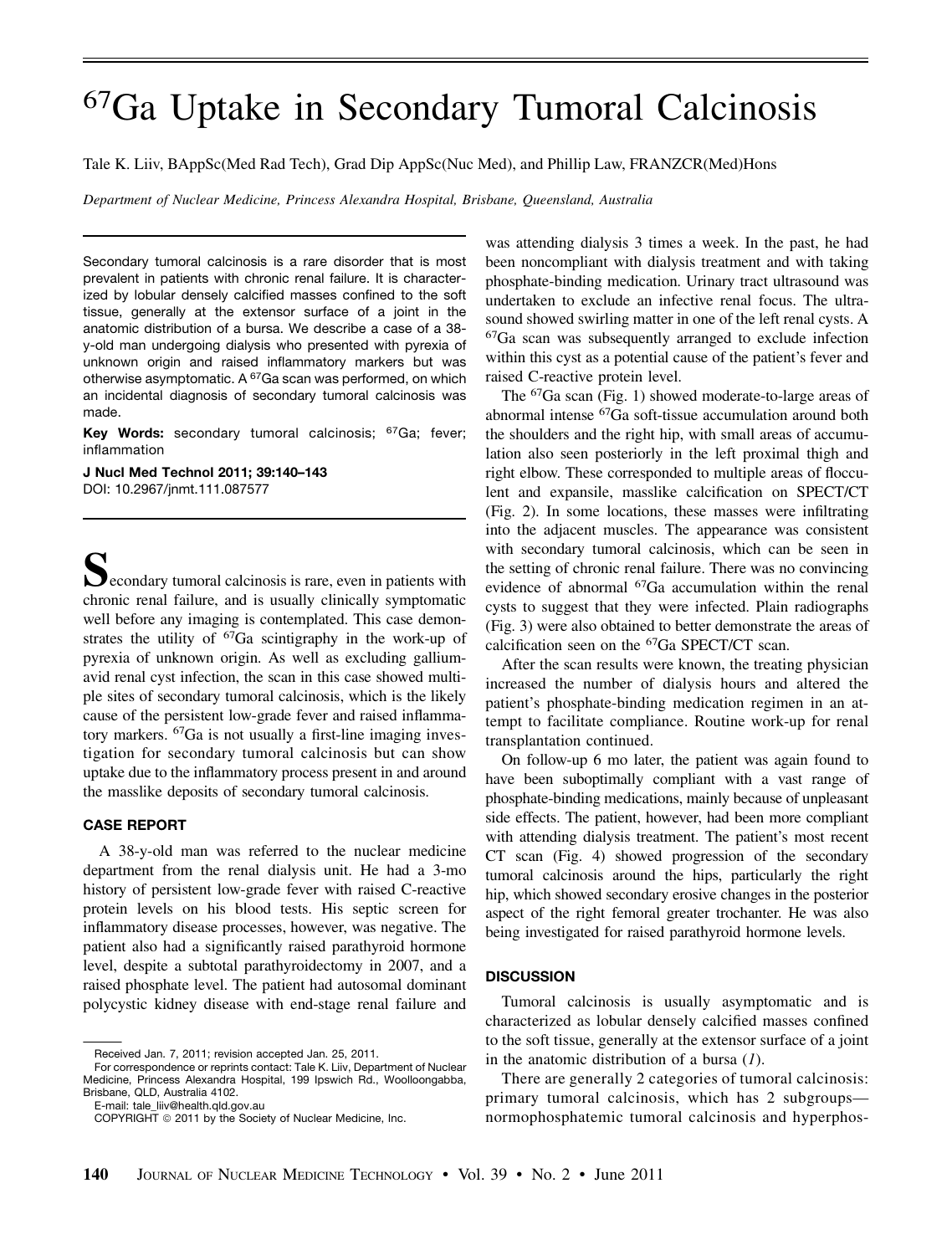



Coronal

FIGURE 2. <sup>67</sup>Ga whole-body fused SPECT/CT coronal images obtained at 48 h showing <sup>67</sup>Ga uptake corresponding to areas of calcification in both shoulders and hips.

cause mechanical limitation and pain due to compression of underlying nerves. Late-stage cases may present with ulceration and sinus tract formation, with exudation of the chalky or milky residue (3).

RT ANTERIOR LT LT POSTERIOR RT FIGURE 1. <sup>67</sup>Ga whole-body scan obtained at 48 h showing areas of increased activity in both shoulders, right elbow, and both hips.

phatemic tumoral calcinosis—and secondary tumoral calcinosis.

Primary tumoral calcinosis tends to be hereditary, affecting approximately half a sibling group because of a GALNT3 autosomal recessive gene mutation that induces metabolic dysregulation of phosphate. It occurs most commonly in people of African descent.

Secondary tumoral calcinosis displays the characteristics of tumoral calcinosis but is usually associated with other medical conditions, most commonly chronic renal failure. Although soft-tissue calcification in renal dialysis patients is not uncommon (secondary to calciphylaxis and heterotopic ossification), the prevalence of periarticular masses in this population is rare  $(\sim 0.5\% - 1.2\%)$  (2). Tumoral calcinosis deposits can be solitary or, more frequently, multiple. The most common sites are the hip, shoulders, elbows, hands, and feet. The calcific deposits vary in growth rate and usually remain asymptomatic until large enough to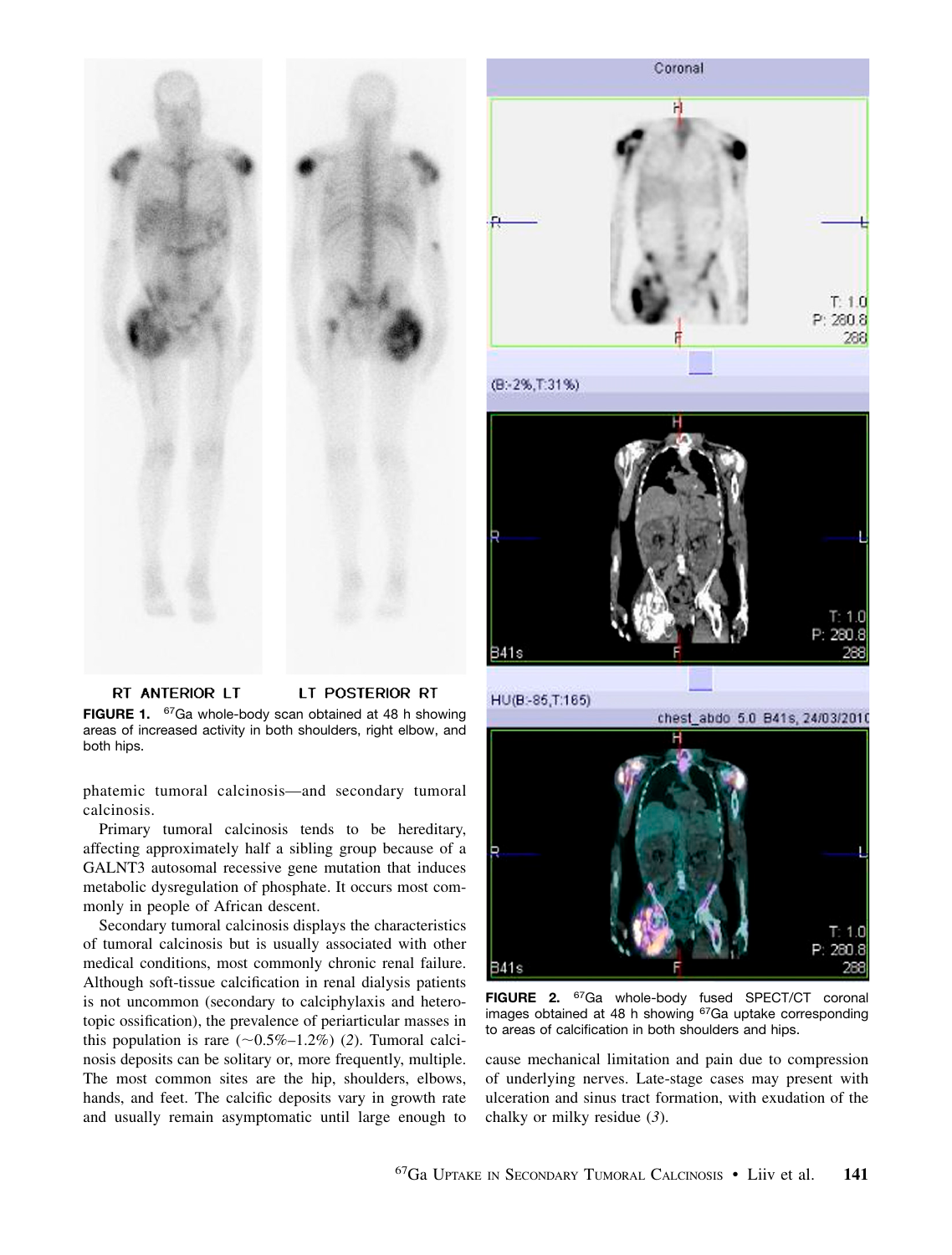

FIGURE 3. (A) Pelvis radiograph showing calcification in and around both hips. (B) Right shoulder radiograph showing calcification in and around shoulder joint.

Secondary tumoral calcinosis can be diagnosed by radiographic findings in combination with patient history. The radiographic appearance is of rounded, cystic, and multilobular calcifications in a periarticular distribution (1). CT, MRI, and scintigraphic bone scans are the predominant imaging modalities on which secondary tumoral calcinosis is diagnosed.

Disease processes that can mimic tumoral calcinosis and complicate diagnosis include calcinosis universalis, calcific tendonitis, synovial sarcoma, osteosarcoma, myositis ossificans, and tophaceous gout  $(1)$ .

The pathogenesis of secondary tumoral calcinosis in chronic renal failure is believed to be secondary to decreased production of  $1-\alpha$ -hydroxylase in the kidney,



FIGURE 4. CT transverse slice showing secondary erosive change in posterior aspect of right femoral greater trochanter.

resulting in an inadequate conversion of calcidiol to calcitriol (the bioactive form of vitamin D). Reduced glomerular filtration rate results in phosphate retention, and this hyperphosphatemic state leads to hypocalcemia. The parathyroid hormone levels are elevated in a feedback mechanism in response to the hypocalcemic state. Thus, the combination of secondary hyperparathyroidism and vitamin D deficiency results in an elevated calcium phosphate product and predisposes to calcinosis in soft tissues (3).

Kidney transplantation—by stopping the pathogenesis of the disease process in patients with chronic renal failure—is the gold standard in the resolution of secondary tumoral calcinosis. The cessation of this process then allows the body to reabsorb the deposits already present. Secondary tumoral calcinosis before transplantation is managed by phosphate depletion—both by restricting phosphate intake by diet and by administering oral phosphate binders, intensifying the dialysis treatment program, and, in patients with a high parathyroid hormone level, excising the parathyroid and treating with calcimimetic agents (4). Surgical excision of the tumor is sometimes undertaken for cosmetic purposes and symptomatic relief; the deposits can recur after surgery. Radiation therapy and systemic steroid therapy have been used in the past but have been reported as being ineffective  $(I)$ .

The mechanism of <sup>67</sup>Ga uptake in cases of infection and inflammation is not completely understood. A commonly accepted theory suggests binding of the <sup>67</sup>Ga to serum transferrin after intravenous injection. The gallium–transferrin complex binds to a cell surface transferrin receptor and is taken into the cell by absorptive endocytosis. This complex is then transported to the lysosome, where gallium is released and binds to acceptor proteins, possibly to ferritin and also lactoferrin. In inflammation, 67Ga has a greater affinity for lactoferrin, which is released from degranulated neutrophils. Uptake in chronic infection has been attributed to uptake of the gallium–lactoferrin complexes by macrophages (5).

Although the 67Ga scan did not demonstrate infective accumulation within the renal cysts in this patient, it did show increased uptake in the areas of the body where secondary tumoral calcinosis was subsequently shown to be present. It has been extensively reported that gallium local